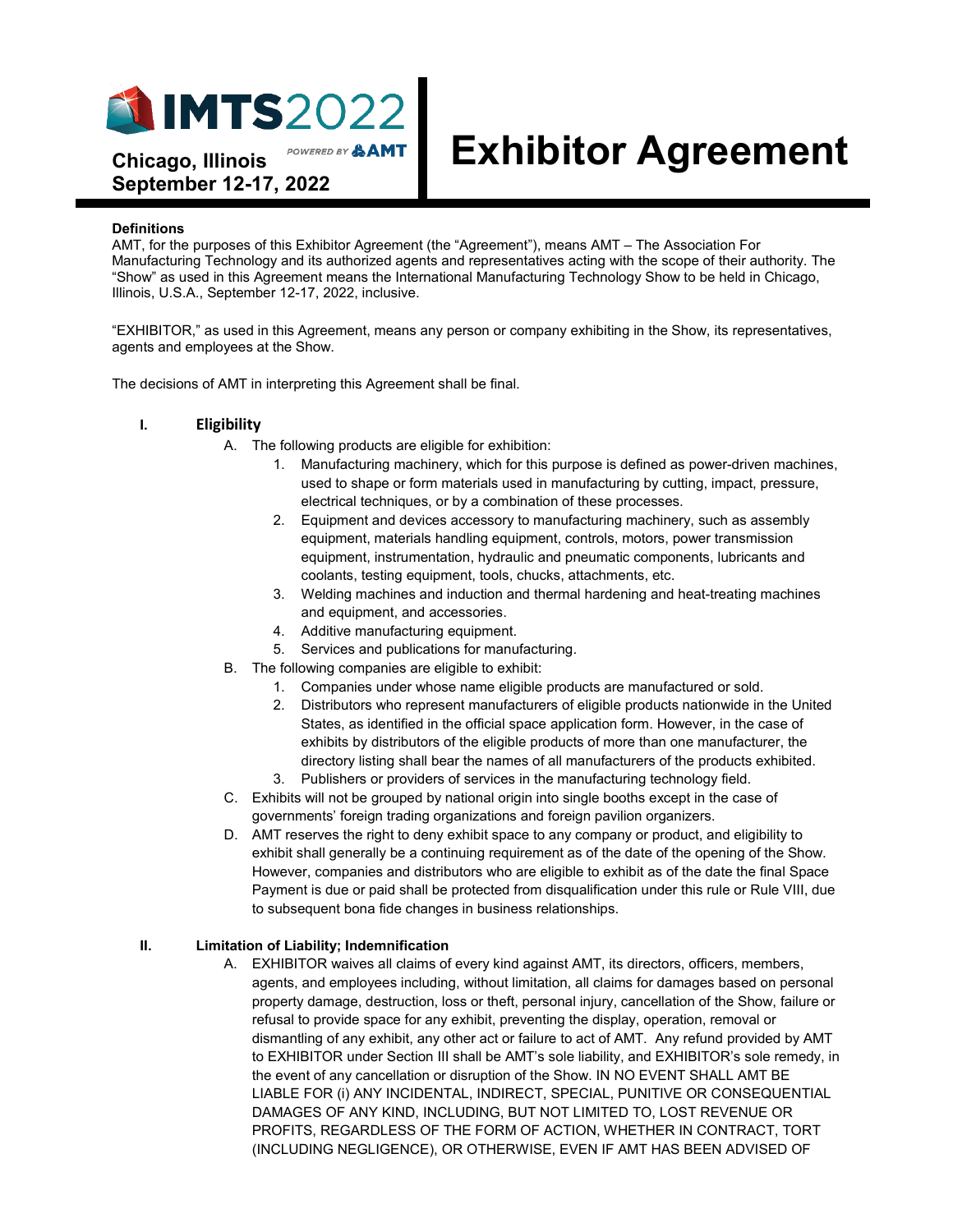THE POSSIBILITY OF SUCH DAMAGES; AND (ii) ANY AMOUNTS EXCEEDING THE FEES PAID TO AMT HEREUNDER BY EXHIBITOR.

- B. EXHIBITOR agrees to indemnify and save AMT harmless from claims by EXHIBITOR's agents or employees or by any other person, arising out of any act or omission in any way related to EXHIBITOR's participation in the Show, whether negligent or not.
- **III.** AMT may, upon written notice, cancel the Show upon the occurrence of any circumstance beyond its control (including, but not limited to, acts of God, strikes or other labor disputes, acts of war or terrorism, government regulation, epidemic, pandemic, flood, fire or other natural disaster) that may create a risk to the health and/or safety of Show exhibitors and/or attendees, and/or that makes it illegal or impossible to conduct the Show. In the event of cancellation or disruption of the Show for any cause, AMT shall have the right to retain such part of EXHIBITOR's Space Payments as shown below:

If EXHIBITOR submitted the Deposit and/or Payment 1, AMT shall have the right to retain 100% of such payment amount. For the avoidance of doubt, EXHIBITOR is not entitled to any refund, and AMT is not obligated to refund, any payments made by EXHIBITOR.

If EXHIBITOR submitted the Deposit, Payment 1 and Payment 2, AMT shall have the right to (A) retain the Deposit and Payment 1 amounts; and (B) refund Payment 2 to EXHIBITOR.

If EXHIBITOR submitted the entire Space Payment amount (i.e. the Deposit, Payment 1, Payment 2 and Final Payment), AMT shall have the right to (A) retain the Deposit and Payment 1 amounts; (B) refund Payment 2 and Final Payment to EXHIBITOR.

# **IV. Installation and Removal of Exhibits**

A schedule of dates for arrival and removal from the exhibit halls of exhibit material shall be announced by AMT. Any expenses caused by failure to conform to these schedules shall be paid by EXHIBITOR.

# **V. Dates and Hours of Show**

All exhibits shall be completely installed and ready for display no later than 2:00 p.m., Sunday, September 11, 2022. Sales and distributor orientation may be conducted on Sunday, September 11, 2022 between 9:00 a.m. and 6:00 p.m. Show dates: Monday, September 12 – Saturday, September 17, 2022 Show daily hours: East Building Level 2 ………….…… Exhibitor: 7:00 a.m. – 5:30 p.m. | Attendee: 8:30 a.m. – 4:30 p.m. East Building Level 3 ………………. Exhibitor: 7:00 a.m. – 5:30 p.m. | Attendee: 9:00 a.m. – 5:00 p.m. North & South Buildings ……………. Exhibitor: 8:00 a.m. – 6:30 p.m. | Attendee: 10:00 a.m. – 6:00 p.m. West Building …………………………. Exhibitor: 7:00 a.m. – 5:30 p.m. | Attendee: 9:00 a.m. – 5:00 p.m.

### **VI. Dismantling of Exhibits**

No exhibits shall be dismantled or removed, in whole or in part, prior to close of Show, Saturday, September 17, 2022, or such other time as designated by AMT. AMT may prevent the removal or dismantling of any exhibit before the time of closing.

# **VII. Payment Schedule – Cancellation or Reduction of Space – Notice of Change of Plans**

- A. Payments for space ("Space Payment") are due in four installments as follows:
- B. Space Payments are non-refundable except in accordance with Section III. In the event that EXHIBITOR fails to use all, or part of any space contracted for, no part of any payment hereunder with respect to unused space will be returned to EXHIBITOR. However, a percentage of the forfeited payments can be applied to IMTS 2024 for cancellations made between April 15, 2021, and April 15, 2022 based on the following schedule:

| <b>Date</b>            | <b>Payment</b> | <b>Cancellation</b> | <b>Forfeiture</b> |
|------------------------|----------------|---------------------|-------------------|
|                        | Terms          | Credit %            | Amount            |
| 11/13/2020 ("Deposit") | 10% Deposit    |                     | 100%              |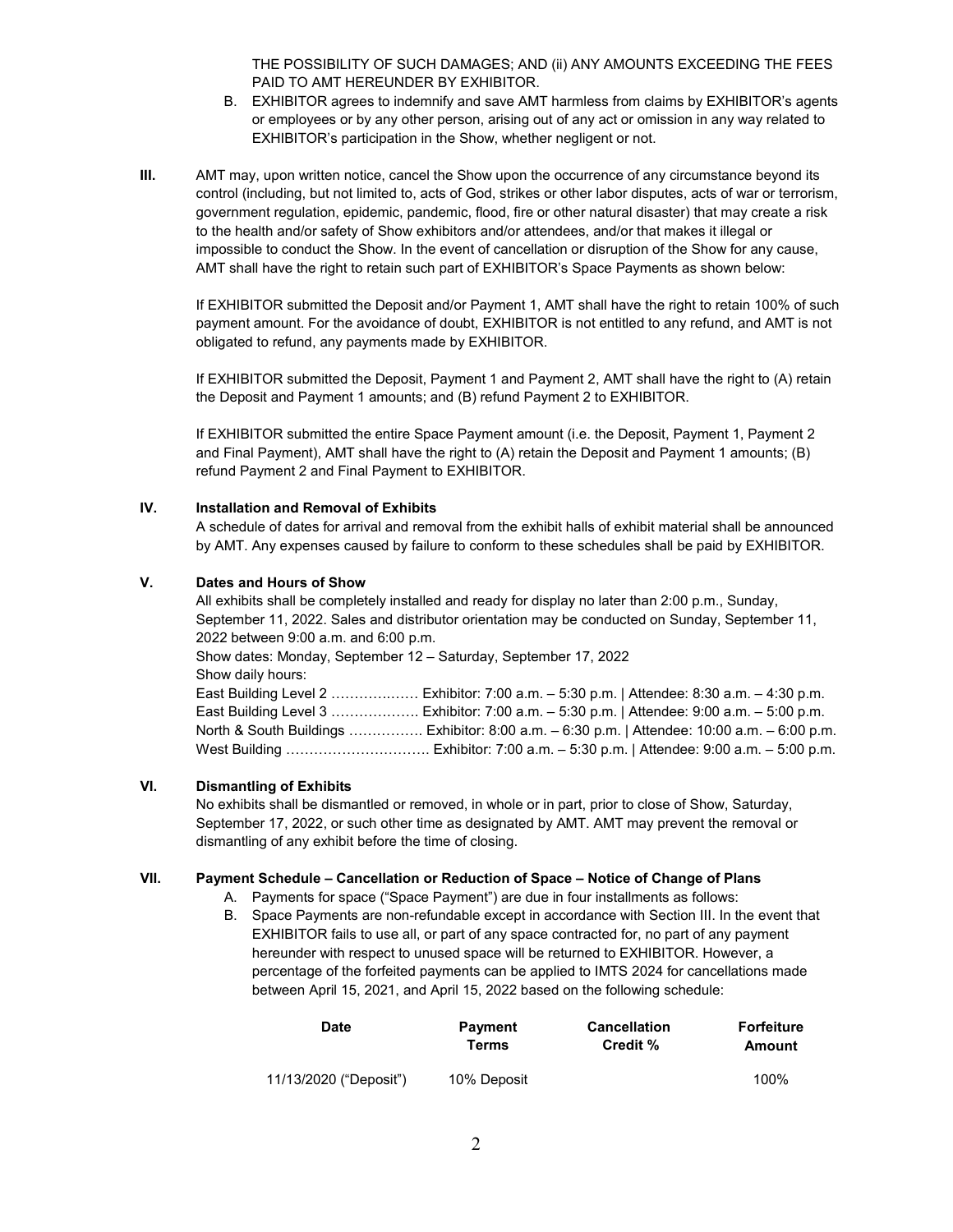| 05/31/2021 ("Payment      | 30% With Contract           | 50% | 50%     |
|---------------------------|-----------------------------|-----|---------|
| 01/15/2022 ("Payment      | 30% 2 <sup>nd</sup> Payment | 50% | 50%     |
| 2")<br>04/15/2022 ("Final | 30% Final                   |     | $100\%$ |
| Payment")                 | Payment                     |     |         |

If the cancellation or reduction is made after April 15, 2022, all payments for cancelled space are forfeited.

C. If at any time between May 1, 2021 and June 30, 2022 an EXHIBITOR determines not to use some or all the space for which he has contracted, he shall give prompt written notice to AMT of its changes in plans so that AMT may reallocate the unused space pursuant to Rule XXXIII as may be necessary or appropriate to the satisfactory arrangement and conduct of the Show. Failure to furnish the notice required by this rule shall subject an EXHIBITOR to a surcharge of 25 percent of the cost of space not used.

# **VIII. Rejected Display**

Each exhibit shall be admitted to the Show and shall remain at the Show from day to day, subject to EXHIBITOR's continued compliance with this Agreement. AMT reserves the right to reject, eject or prohibit any exhibit or its operation in whole or in part, or to eject or refuse to admit EXHIBITOR or its representative, for failure to comply with this Agreement or with any instructions issued by AMT or for conduct deemed detrimental to the best interests of the Show. If an exhibit is rejected, ejected or prohibited for violation of this Agreement, or EXHIBITOR or its representatives is ejected or refused admission pursuant to this paragraph, EXHIBITOR shall have no recourse against AMT and no portion of the Space Payment shall be refunded.

# **IX. Subleasing and Identifying Other Products and Services**

- A. EXHIBITOR shall not sublet any part of its space. However, an EXHIBITOR may use its space to exhibit any eligible products: (i) manufactured or sold in its own name, (ii) manufactured or sold by any company controlled or under common control with EXHIBITOR, (iii) manufactured or sold by a joint venture in which it participates, or (iv) produced or sold pursuant to a manufacturing or sales license. Comparisons or comparative tests involving actual products or equipment other than those defined immediately above as "eligible products" will not be permitted unless the manufacturer of the product or equipment concerned shall have given its prior written consent.
- B. EXHIBITOR shall not exhibit, offer for sale, give as premium, or furnish literature about any other products or services except where AMT determines that such activities are required for the proper demonstration or operation of EXHIBITOR's displays. In any case, identification of such articles or services shall be limited to the regular nameplate, imprint, or other identification, which in standard practice appears normally on the articles or in connection with the services. EXHIBITOR shall not permit persons other than its own representatives (including those of any corporate affiliate, joint venture partner, or licensee), representatives of AMT, or of officially designated labor or service sources to use its booth for any purpose.

# **X. Admission and Identification**

Admission of EXHIBITOR's representatives and visitors to the exhibit halls shall at all times be controlled solely by AMT. EXHIBITOR's representatives shall wear identifying badge as provided by AMT throughout the Show hours, installation, and dismantling periods.

# **XI. Booth Representatives**

EXHIBITOR may be represented in its booth by direct representatives (employees who are scheduled for actual booth work) and distributor representatives.

# **XII. Admission During Non-Show Hours**

EXHIBITOR's representatives, distributors, and the working press shall be permitted to enter the Show two hours before the scheduled opening. Representatives of EXHIBITOR, distributors, and the working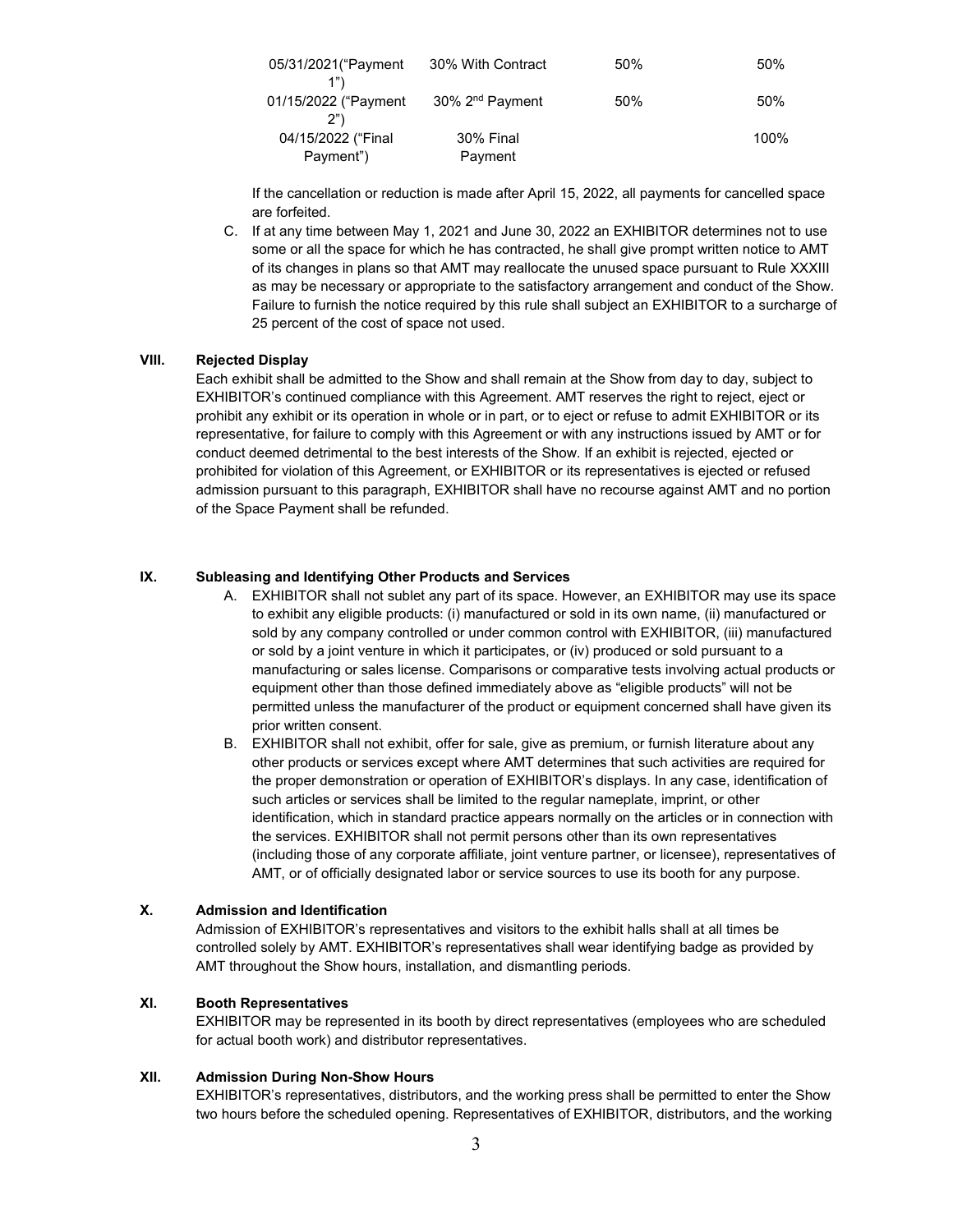press who require earlier entrance may seek special permission at the Show Management offices on the previous day by 2:00 p.m.

EXHIBITOR's representatives, distributors, and members of the press shall be permitted to remain in the Show 30 minutes after the scheduled closing of each day. Special permission must be obtained at the Show Management office in advance if an extension of time is needed.

# **XIII. Photography**

During the move-in and move-out periods, EXHIBITOR's personnel, agents, or other representatives acting on its behalf will be limited to picture taking within its own booth(s). During the exhibition, each EXHIBITOR has the prerogative of establishing its own policy on picture taking in its booth during Show hours and notifying visitors of the policy. During the exhibition no pictures may be taken of exhibits when the Show is closed in the respective exhibit halls without permission from Show Management. Anyone violating this Agreement will be ejected from the Show floor and must surrender his/her admission credentials.

# **XIV. Public Health Guidelines**

EXHIBITOR and Show Management will follow all public health guidelines as outlined by the State of Illinois and City of Chicago.

# **XV. Attire**

EXHIBITOR's representatives wearing distinctive costumes, uniforms, or shop coats, or carrying banners or signs separately or as part of their apparel, shall not be permitted to appear in the Show, except in their own booths or in their ordinary passage to and from such booths. Show management reserves the right in its sole discretion to deny admission to any EXHIBITOR or attendee whose dress or conduct is deemed to be inappropriate.

#### **XVI. Labor and Services**

EXHIBITOR shall employ only labor made available from sources officially designated by AMT for the installation, maintenance, and dismantling of its exhibit, and shall use only the service organizations officially designated by AMT for all services in connection with the installation, maintenance, cleaning, and dismantling of exhibits and in connection with the operation of projection devices.

#### **XVII. Conditions for Displays**

All special exhibit units shall be fabricated in accordance with this Agreement and such additional instructions as may be issued from time to time by AMT. All display material made in the United States shall bear appropriate A.F.L.-C.I.O. union labels.

- A. EXHIBITOR may submit sketches of and specifications for proposed exhibits. AMT shall advise the EXHIBITOR regarding the acceptability of its proposed exhibit under show rules; but reserves the right to require changes before or after the exhibit is installed.
- B. Height restrictions for booth construction see attached Addendum. (Please note upper limit on booth construction in relation to ceiling height.)
- C. The use of viewing platforms is permitted. Elevated platforms shall have guardrails and toe boards so as to minimize injury to persons working on or below such platforms. Railings shall consist of a top rail, intermediate rail, and posts, and shall have a vertical height of at least 42 inches (106.68 cm) from the upper surface of the top rail and the floor. The intermediate rail shall be approximately halfway between the top rail and the floor. Openings between the top rail surface and any other surface, such as the intermediate rail or toe boards, shall not exceed 19 inches (48.26 cm). Toe boards 4 inches (10.16 cm) high shall be installed on each platform unless the space between the top rail and platform floor is enclosed with some type of material (such as Plexiglas) that provides protection from falling objects to persons working or walking below the platform.

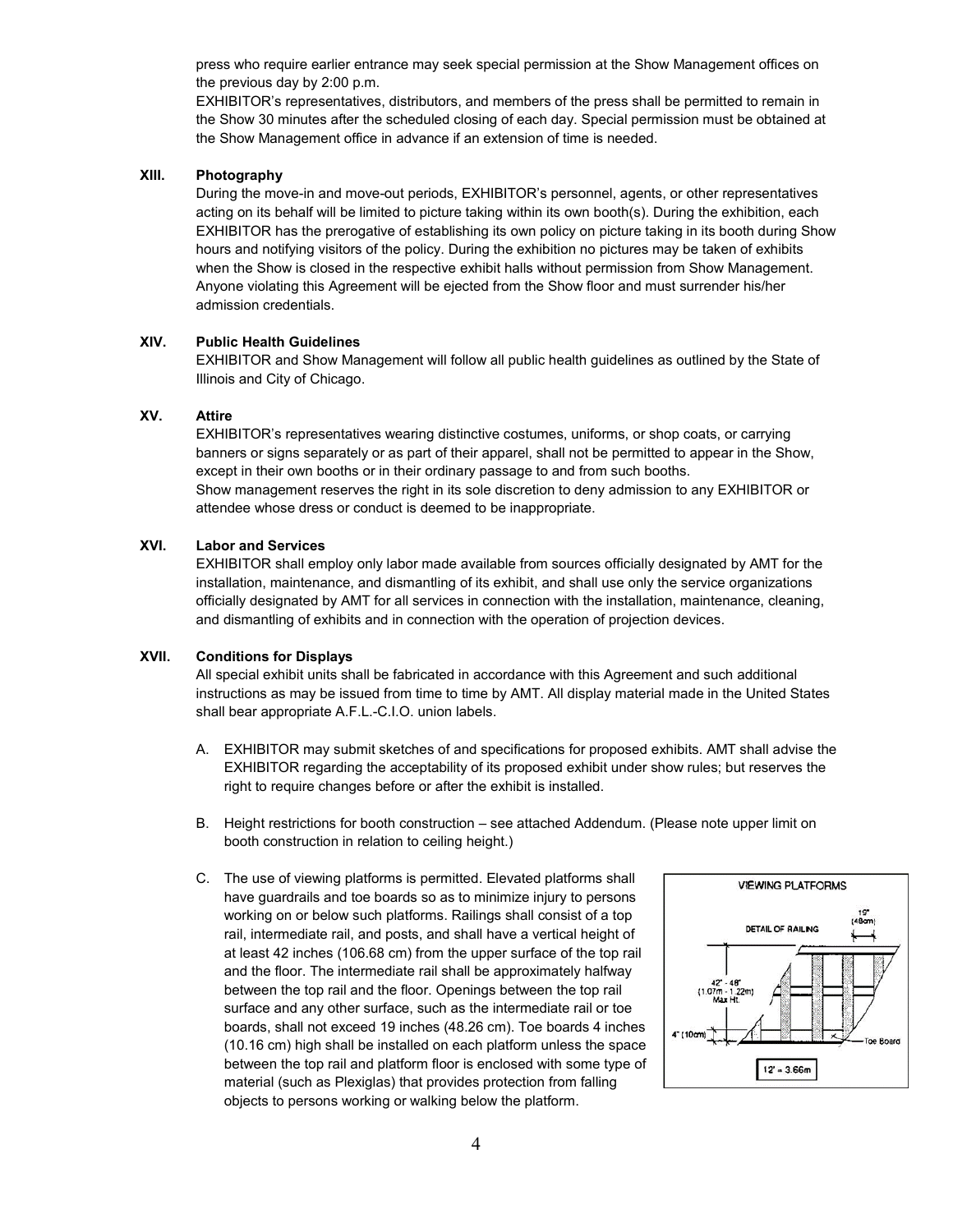Stairways leading to the viewing platform shall comply with OSHA regulations 1910.24 (fixed industrial stairs) and 1910.23 (guarding floor and wall openings and holes). Applicable subsections of 1910.24 are: (a) application of requirements, (c) stair strength, (e) angle of stairway rise, (f) stair treads, (h) railings and handrails, and (j) open risers. Applicable subsections of 1910.23 are: (d) stairway railings, handrails, and guards, (e) railings, toe boards, and cover specifications, and (k) open risers. All multi-level exhibits with access via stairways or ramps to a second level require the approval of AMT Show Management and must follow Chicago Fire Department Codes. Full detail exhibit plans must be submitted to Show Management by July 1, 2020.

Any violations of these rules may cause the platform to be discontinued.

- D. Machines shall be displayed as much as possible in positions comparable to their actual installation in shops, and shall not be mounted on pedestals, platforms, or other height-increasing devices, except turntables, which shall be limited to a height of 18 inches (45.72 cm). However, skids of normal size may be left under machines when conditions require, and machines may be supported above the floor to avoid cutting a pit for part of the machine. The space occupied by machinery and equipment shall not exceed 60% of the total exhibit space, and operating equipment shall be at least three feet (.914 meter) from any aisle. AMT shall have the final approval for equipment placement.
- E. Multi-sided signs, projection screens or logos may not face an adjacent exhibitor less than or within 10 feet



**ACME INC.** 



EXHIBITOR when displayed on fabric/curtain. Hanging signs are exempt from this rule, since height is greater than 16 feet.

Any signs with unfinished or unpainted backs must be draped, and those not exceeding 24x24 inches (60.96 x 60.96 cm), may be placed directly against machine. EXHIBITOR shall not display signs referring to the products of another company other than an affiliated company or other EXHIBITOR. Should the wording or appearance of any sign in EXHIBITOR's booth be deemed by AMT to be contrary to the best interests of the Show, EXHIBITOR shall make such changes as requested by AMT.

All hanging sign renderings must be approved in writing by AMT. Please upload documents in the Hanging Sign Order Form in your e-Kit checklist by July 15, 2022. This should include relationship of sign to perimeter of booth, front elevation view showing sign height over booth and sign content. Hanging signs weighing more than 500 lbs. must include a signed and stamped (current to 2020) certificate from a licensed structural engineer which attests to the actual hanging material weight, structural integrity and the method of support for the sign. Hanging signs suspended from hanging truss are subject to special height regulations.

See Table XXXIV Addendum for complete signage regulations for each building and hanging method.

F. Fabric floor coverings, linoleum, tile, and safety mats may be placed on booth floors. All flammable materials must be flameproof (see Section XXVI).

#### G. **LASER SAFETY**

Exhibits including lasers or laser systems shall comply with all applicable safety standards including: 1) the guidelines provided in the American National Standard, "Safe Use of Lasers" – ANSI Z136.1-2014; 2) "Safety Requirements for Machine Tools Using Lasers for Processing Materials" – ANSI B11.21-2006; 3) the Federal Regulations, 21 CFR 1040.10 and 1040.11 of the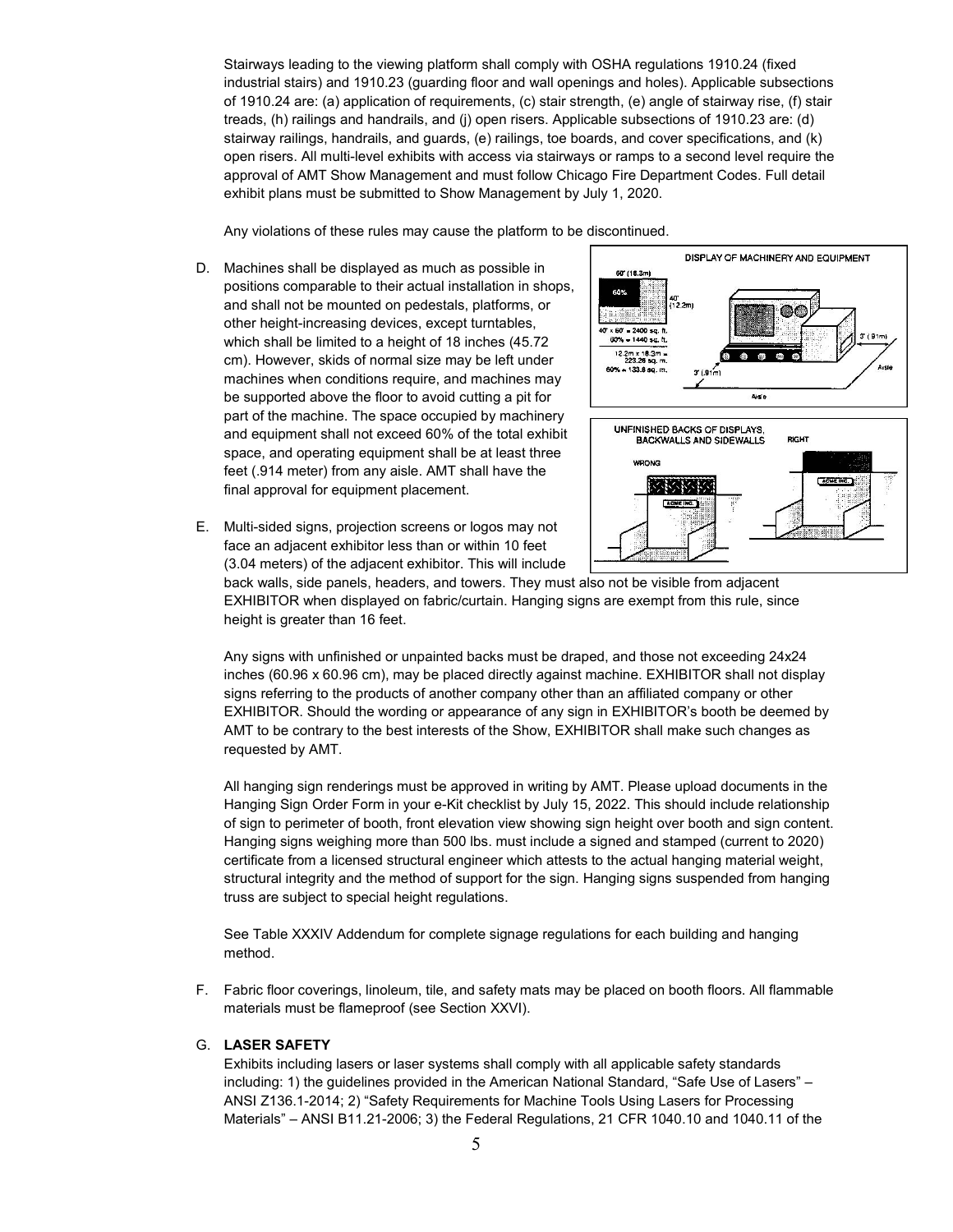DHHS Federal Laser Product Performance Standard; 4) any other applicable standard. To purchase a copy of the above ANSI Standards, visit[: www.ansi.org](http://www.ansi.org/)

# H. **VENTING EXHAUST INTO ADJACENT BOOTHS**

All air conditioners, air handlers, and HVAC systems used in any enclosed office area, conference, meeting, and/or closing room must be vented to the interior of the booth and must be equipped with (1) a vertical air deflector for exhausted air and (2) sound reduction materials to decrease noise. Exhausted air must be directed upwards and may not be directed into any adjoining booth, aisles, walkways or a common back wall.

# I. **STORAGE OF ANY KIND IS FORBIDDEN**

Storage of any kind is forbidden inside the display area, behind the back drapes, or beyond the display wall. All cartons, crates, containers, packing materials, etc. which are necessary for repacking must be labeled with "EMPTY" stickers and removed from the show floor. All unwanted containers and refuse should be placed in the aisle directly in front of the exhibit. Only a one-day supply of operational and advertising material may be stored inside the exhibit.

# **XVIII. Illumination**

Lighting and projection must be confined within the boundaries of the booth and should not project into other booths or into the aisles.

# **XIX. Smoking is Prohibited**

Smoking is prohibited except in designated areas.

# **XX. Sound Devices**

No live performances during show hours. Sound produced by other means (See Section XIX) should not exceed 85 decibels and not disrupt neighbors' activities relating to normal conversation. Machine operating noise is exempt from sound rule (See Section XXII). AMT reserves the right to curtail any sound device.

# **XXI. Movies-Slides-Television**

EXHIBITOR may project slides, motion pictures, last imaging, and television images within its own booth, up to the height limitations for displays specified in Section XVII, provided that projection equipment, screens, and sound equipment shall be located so that they are not objectionable to neighboring exhibitors, and viewers do not obstruct aisles. Plans or sketches for all projections must be submitted to AMT Show Management by July 1, 2022. AMT reserves the right to curtail any sound device. EXHIBITOR assumes responsibility for compliance with union requirements relating to projection equipment and sound devices.

### **XXII. Noise**

EXHIBITOR shall cooperate in eliminating or reducing as much as possible the noise caused by operation of machines. Enclosures are required for equipment used in high-speed metal forming and metal cutting operations. Noisy or obstructive work during the open hours of the Show is prohibited. Display involved noise that tends to interfere with ordinary conversation in adjacent booths shall be subject to such restrictions as to the location, frequency, and other conditions of operation as AMT in its discretion may impose.

#### **XXIII. Guarding of Robots**

- A. Adequate fencing and/or shielding of all robot demonstrations shall be provided to prevent attendees from contacting the robot and/or its arc of movement by reaching over, under or around such protection.
- B. Robot demonstrations shall always be supervised. When the robot is not being demonstrated, it must be deactivated in a foolproof manner so that unauthorized personnel cannot activate it.
- C. Positive stops shall be built into each robot to prevent swing of its arms or movement into aisles and/or unguarded booth space.
- D. A check should be made to determine stability, particularly of those robots operating with high columns and any unstable condition must be corrected.
- E. Robots must be classified as "collaborative" if they are to be displayed without safeguards.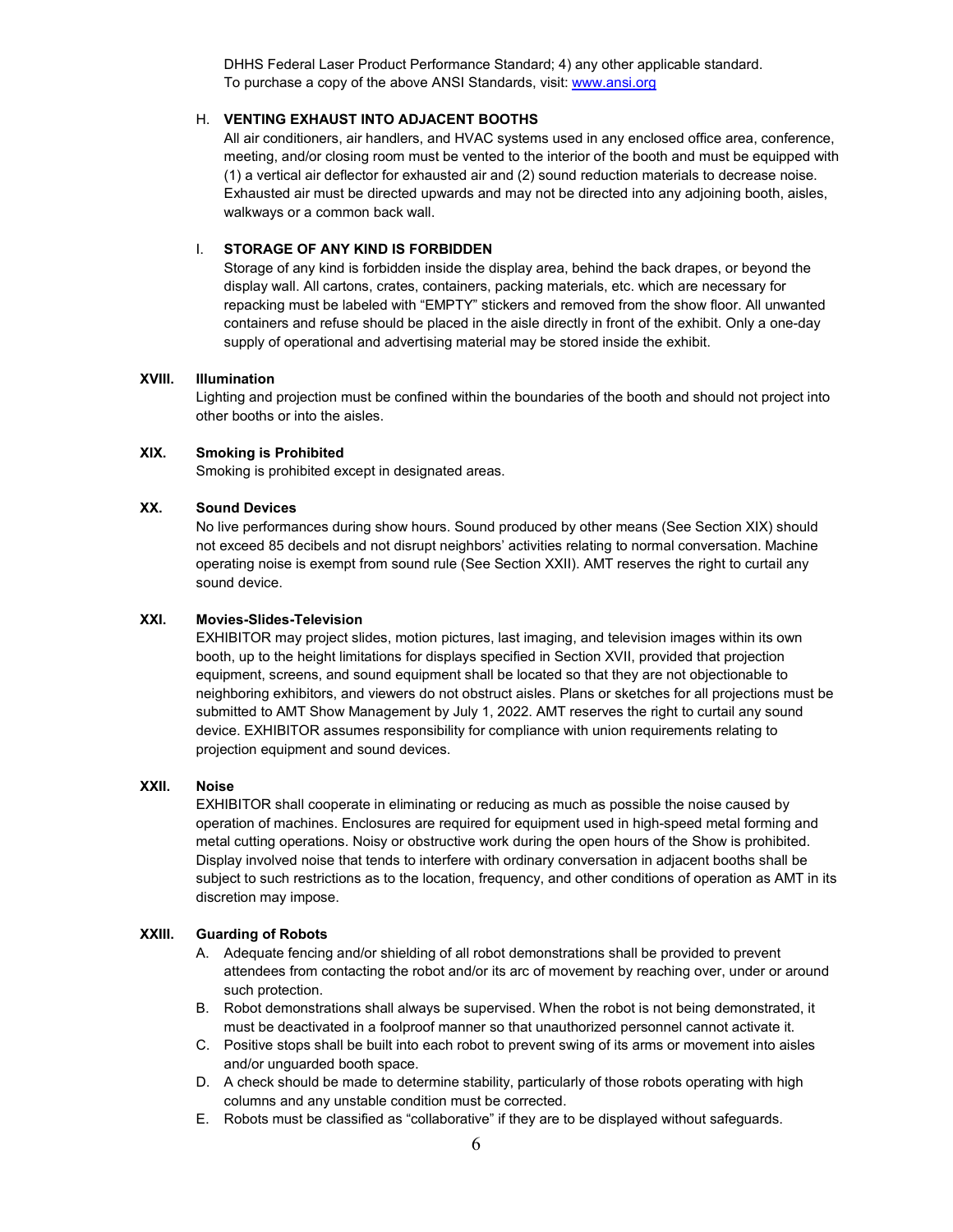- F. All other "industrial robots" must employ virtual fences at the least.
- G. Virtual fences are not a space saving solution.
- H. The collaborative robot default force limit of 150 N is calibrated for arms and hands. If people are to lean in for a closer look at the device (exposing their head and neck), the force limit should be reduced well below default.
- I. A risk assessment is recommended.

#### **XXIV. Electrical Wiring**

Electrical wiring shall conform to the National Fire Protection Association NFPA 79 Electrical Standard for Industrial Machinery 1979 Edition or superseding standards and the Chicago Electrical Code. Wires laid across floors shall be guarded by wood, metal, or other acceptable covers. All wiring for machines and displays must include one wire for ground.

#### **XXV. Safety**

EXHIBITOR shall comply fully with the "Health and Safety Rules of Illinois" issued by the Industrial Commission of Illinois, 160 N. Lasalle Street, Chicago, IL 60602, and with all applicable rules and regulations of the Chicago Fire Department. No vehicles, manual or powered, shall be operated anywhere in the exhibit halls during the open hours of the Show. Any exhibited vehicle shall only have one gallon of fuel in the gas tank and vehicle battery must be disconnected.

#### **XXVI. Flammable Material – Heating Devices**

No flammable materials as defined in the rules and regulations of the Chicago Fire Department, including decorative material and machine covers, shall be permitted within the Show area or within EXHIBITOR's booths. In connection with each fabric used in a booth, EXHIBITOR shall have, as required by the rules and regulations of the Chicago Fire Department, an affidavit establishing that it has been flame proofed, the date of the flame proofing, the type of chemical used, the process employed, and the name and address of the processor.

Gas or oil furnaces shall not be used in heat banks or slugs for demonstrating forging machines. Induction heaters must be approved by the Chicago Fire Department.

Exhibitor shall make certain that fire hose cabinets, alarms, and extinguishers within its booth are always visible and accessible. EXHIBITOR shall have readily available within its booth one 10 pound dry chemical-type fire extinguisher for each 2,500 sq. ft. (232 sq. meters) of booth space or fraction thereof.



#### **XXVII. Removal of Chips (Swarf) – Delivery of Materials**

Finished work and chips (swarf) shall be removed each day, only after the Show's closing time, and materials shall be delivered only during non-show hours.

#### **XXVIII. Damage to Buildings**

EXHIBITOR shall surrender the space occupied by it in the same condition as it was at the commencement of its occupation, normal wear accepted, and shall be fully liable for the cost of restoring the space to its former condition if it does not comply with this provision. EXHIBITOR shall not fasten machines or equipment to the floor by drilling into floor level or by use of adhesives or sink machines below floor level. To make special provision for stabilizing machines, EXHIBITOR is required to obtain prior written permission from Show Management. If such permission is granted, all expenses involved shall be borne by the EXHIBITOR.

All costs for removing adhesive-backed, pressure-sensitive stickers and labels from floors, columns, walls, signs, other booths, etc. – anywhere in the exhibit halls – will be charged to the EXHIBITOR whose product they advertise.

# **XXIX. Lotteries, Contests**

No casino-type games are permitted.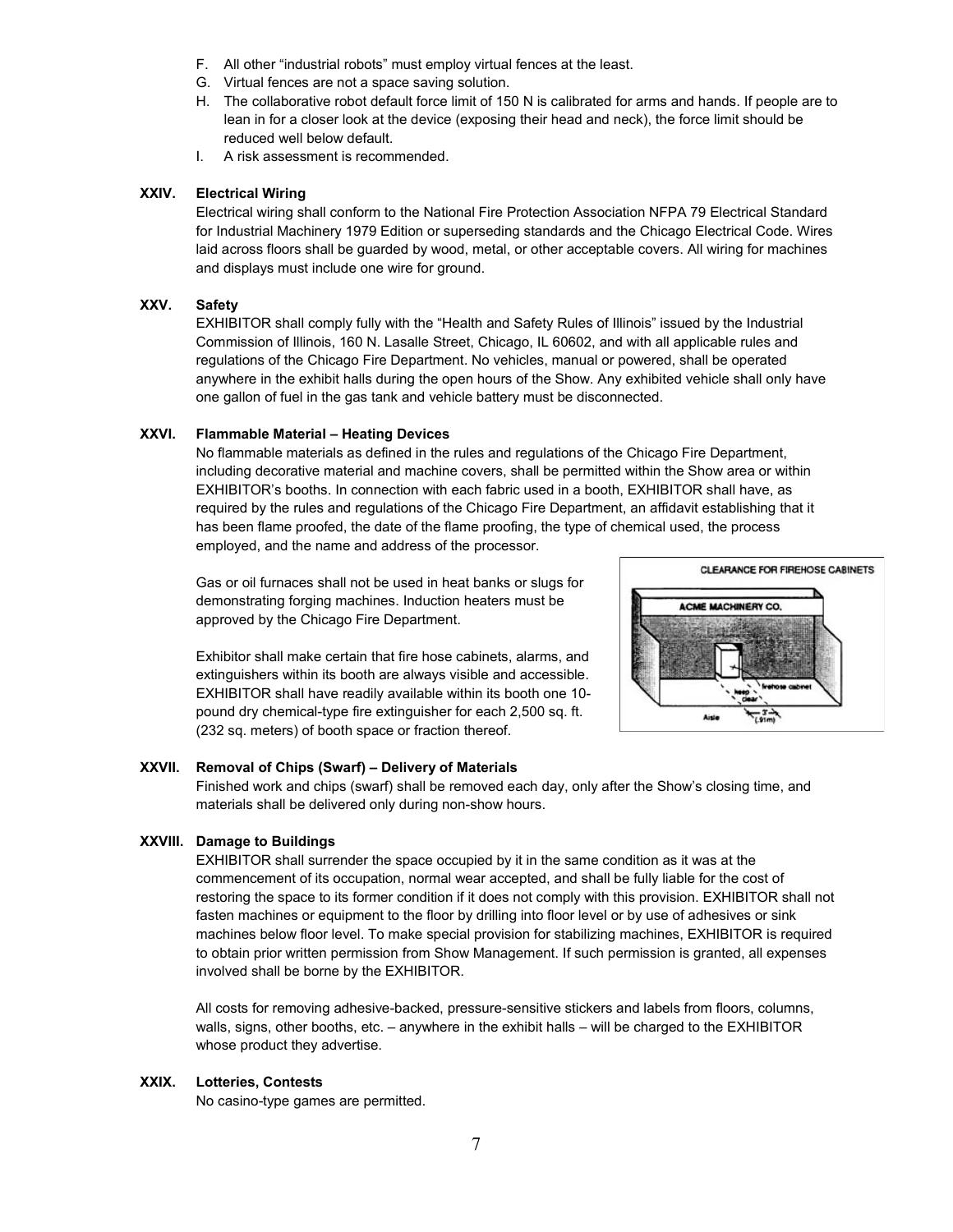#### **XXX. Distribution of Literature, Samples, Souvenirs, Food, Drink, Etc.**

Samples, souvenirs, shopping bags, catalogs, pamphlets, publications, etc. shall not be distributed except from within EXHIBITOR's booth(s) and in accordance with the provisions of Section XXXI. Adhesive-backed, pressure sensitive stickers and labels shall not be distributed on Show site. Violations of this rule shall be deemed conduct detrimental to the best interests of the Show and will also subject the EXHIBITOR to any cleaning and repair charge incurred to remove them from floors, walls, columns, other booths, etc. Any food or beverage items distributed by EXHIBITORS to attendees must be purchased and supplied by contracted McCormick Place Food Services (Savor…).

# **XXXI. Obstruction of Aisles or Nearby Booths**

Any demonstration, live performance, or other activity that results in obstruction of aisles or that prevents ready access to a neighboring booth shall be suspended as AMT in its discretion may specify.

#### **XXXII. Resolution of Disputes**

AMT shall have the right, but not the obligation, to resolve disputes or disagreements between exhibitors, or between exhibitors and official contractors or labor unions. In the event of a dispute or disagreement, final resolution as specified by AMT shall be binding on the EXHIBITOR.

#### **XXXIII. Relocation of Exhibits**

AMT reserves the right to relocate exhibits in a space other than the one specified in this Agreement if, in its judgment, such relocation is necessary or appropriate to the satisfactory arrangement or conduct of the Show. No relocation shall be made, however, without affording EXHIBITOR full opportunity to indicate a preferred substitute location, but any decision by AMT with respect to relocation shall be final and shall not relieve EXHIBITOR of any obligation under this Agreement.

#### **XXXIV. Free On-Site Services**

Companies wishing to provide complimentary services (e.g. tooling, tool sharpening, coolants, oil, transportation, and other services related to the Show) must be IMTS 2022 EXHIBITORS. AMT reserves the right to deny exhibit space to any company or product that is not applicable to the Show or its exhibitors.

# **XXXV. Additions and Amendments to the Rules**

AMT may from time to time amend this Agreement as it deems necessary for the orderly presentation of the Show, provided that such amendment shall not substantially diminish the rights or increase the liability of EXHIBITOR.

#### **XXXVI. Good Neighbor Policy**

To provide all EXHIBITORS with effective access to attendee traffic, exhibits must conform to IMTS Trade Show booth design codes that ensure safety and protect line of sight for all exhibitors.

IMTS requires all peninsula/island EXHIBITORS to uphold the following "Good Neighbor Policy":

- 1. As standard procedure, every peninsula/island EXHIBITOR must submit an exhibit drawing to AMT Show Management not later than July 1, 2022 – no exceptions.
	- i. The drawing must include dimensioning in such detail that will allow AMT Show Management to determine that there are clear sightlines which will not create competitive disadvantages for neighboring exhibitor.
	- ii. For any deviation of show rules that may be in direct conflict, or subjective, EXHIBITOR must request a Rule Variance (on or before July 1, 2022). AMT Show Management will respond to all Rule Variance requests by July 15, 2022.
- 2. Peninsula/island exhibitors who do not provide booth drawings for approval will not receive credentials for the show until they do so.
- 3. If EXHIBITOR constructs an out-of-regulation booth without receiving an approved Rule Variance, the EXHIBITOR will be subject to the following actions at the discretion of AMT Show Management: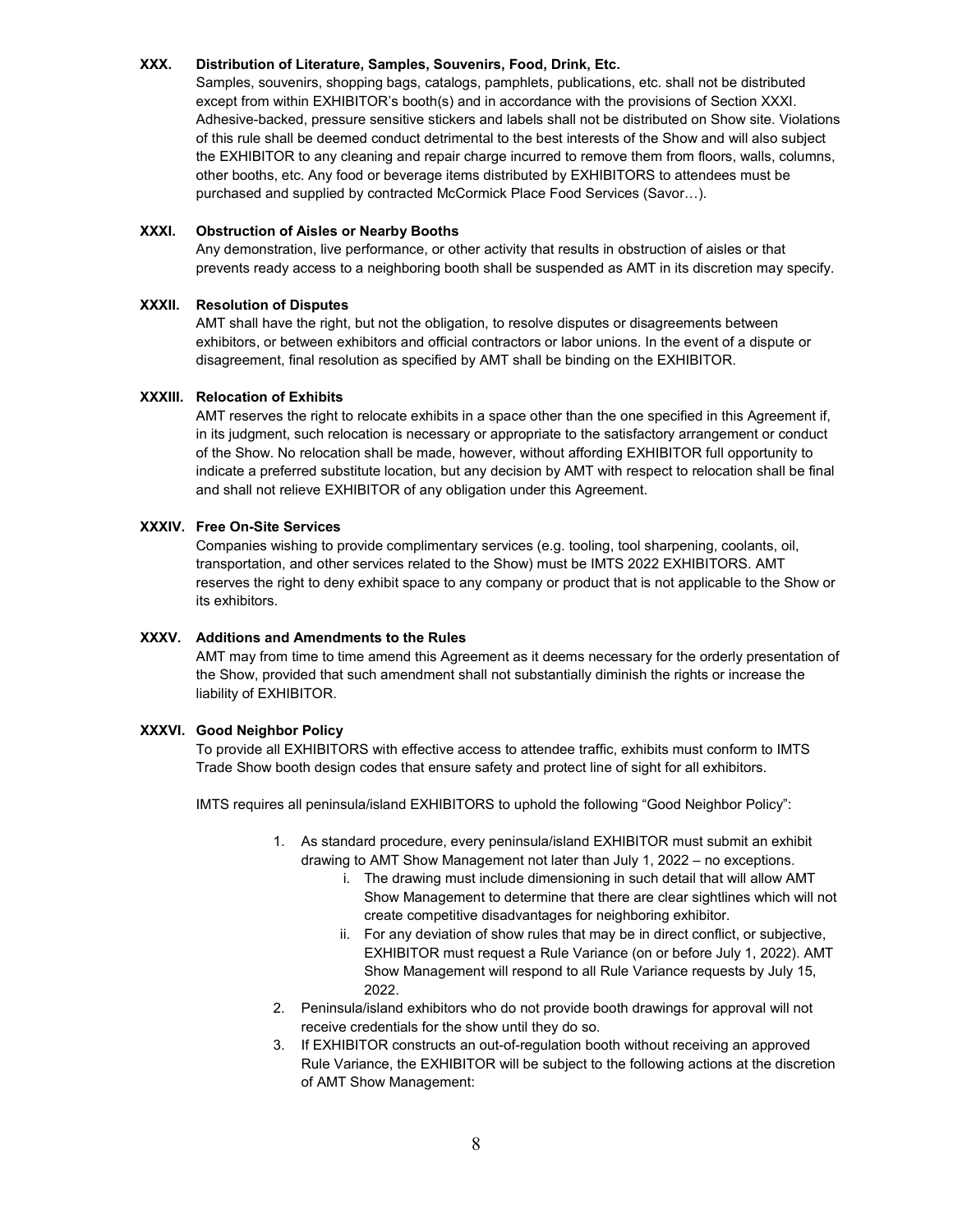- i. EXHIBITOR will comply with IMTS booth design rules by modifying their booth design on-site during move-in, complete, and pay all associated charges two days prior to the opening day of the event.
- ii. EXHIBITOR will completely disassemble their booth and choose not to exhibit in the show. EXHIBITOR will forfeit booth fees and booth location in following year's show.

EXHIBITORS are required to conduct themselves and operate their exhibit so as not to annoy, endanger, or interfere with the rights of others at the show. AMT Show Management reserves the right to deny access to the show floor to EXHIBITORS not conducting themselves in a professional, ethical, and otherwise appropriate manner.

Existing show rules require EXHIBITORS to conduct all booth activities within the confines of their exhibit space and not interfere with aisle traffic flow or access to neighboring exhibits. Activities may not disturb neighboring booths. Demonstrations, booth giveaways, and literature must directly relate to the exhibiting company product, business, or mission, and not be offensive in any manner.

# **XXXVII. LED Wall Rules & Guidelines**

LED Display surfaces to include, but not limited to: LED walls partially or fully supported from overhead, ground supported, or supported by a booth structure. Must be pre-approved by Show management, GES, and FREEMAN; comply with current ESTA/ANSI/OSHA standards; and be accompanied by a stamped drawing from a USA structural engineer licensed in Illinois with current credentials in good standing.

A. This drawing will include the following items:

- 1. Attachment points, how many and placement, must use rated hardware purpose built for the intended application.
- 2. If being supported by a floor standing structure, the structural engineer must call out weights and how they are planning to be dispersed either to the floor via direct connections or through a support structure (truss, steel frame work, base plates, etc.). These weights must also include the use of any counter balance or ballast weight.
- 3. They must specify connections bolt type and rating to be used to diminish any misunderstanding or end user misinterpretation.
- 4. Specify if ceiling report or attachment is required for primary or secondary support or suspensions of the structure.
- B. Any structure suspended or attached with truss must comply with current ANSI standards for truss inspections and use.
- C. Any shop-built structure or support framework not specifically designed by the LED Surface Manufacturer must be stamped with approval of a USA structural engineer licensed in Illinois with current credentials in good standing.
	- 1. Must provide the contact information for the firm or engineer with which the study was completed.
- D. If at any point the approved design is deviated from in any way, show management, GES, and FREEMAN reserve the right to contact the firm or engineer for a consultation or re-evaluation at the client's expense.
- E. Show management, GES, and FREEMAN reserve the right to add additional support either floor or hung if any part of the display surface seems unsafe or dangerous. Including additional expenses incurred by the client and or dismantling of your structure.
- F. Show management, GES, and FREEMAN reserve the right not to install any structure deemed not safe by a qualified person.

# **XXXVIII. Insurance**

EXHIBITOR shall maintain commercial general liability and property damage insurance, with at least \$2,000,000 in aggregate coverage. Exhibitor will require that such policy names AMT as an additional insured and waives EXHIBITOR's right of subrogation against AMT. Upon AMT's request, EXHIBITOR will deliver a certificate of insurance indicating such coverage.

# **XXXIX. Miscellaneous**

This Agreement and any dispute arising hereunder shall be governed by the laws of the Commonwealth of Virginia, without regard to conflicts of laws, provisions, and excluding the United Nations Convention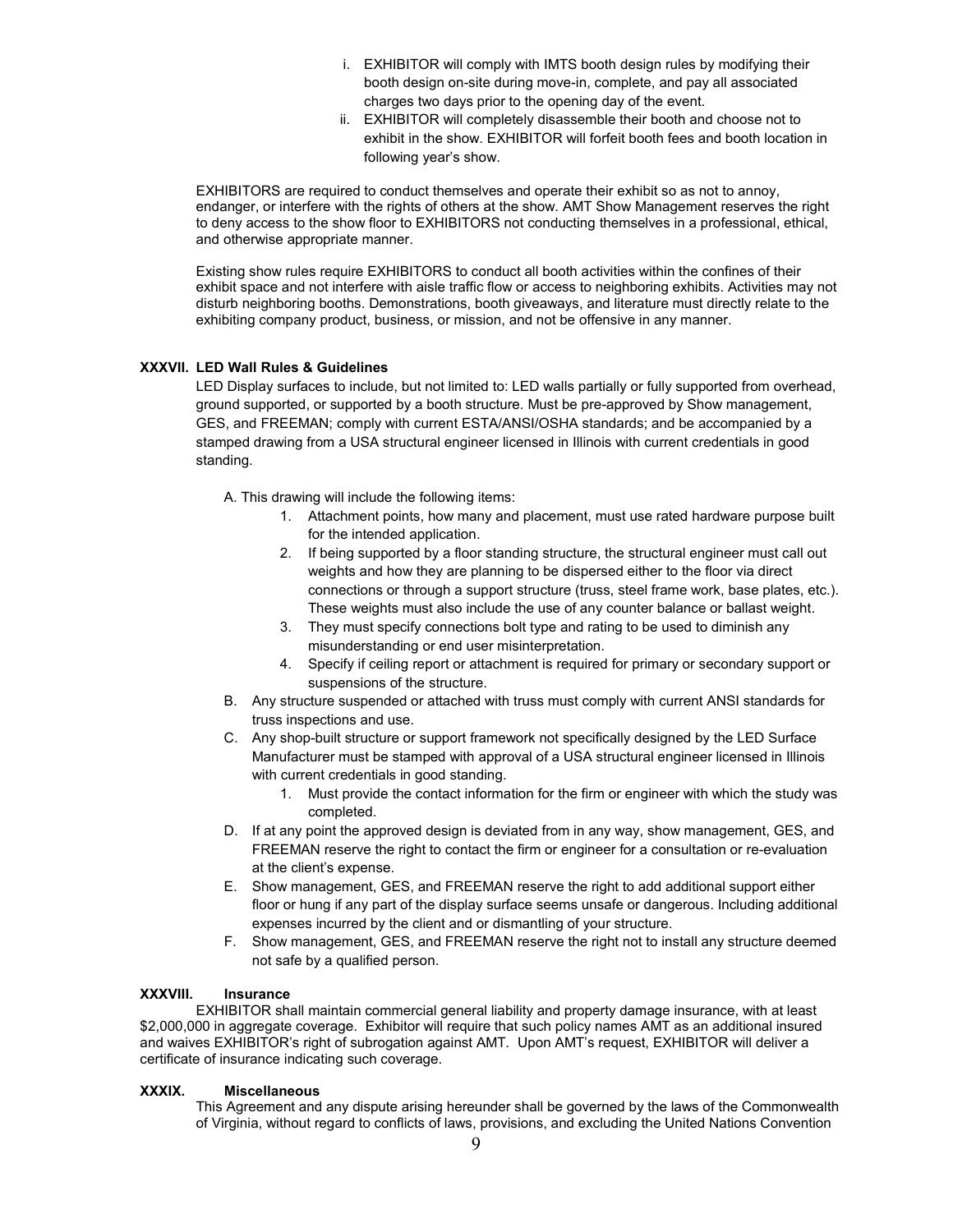on Contracts for the International Sale of Goods. Any legal action, suit or proceeding brought by either party seeking equitable relief shall be brought in the United States District Court for the Eastern District of Virginia or in the state courts of the Commonwealth of Virginia, and each party hereby accepts and submits to the jurisdiction of each of the aforesaid courts with respect to any action, suit or proceeding brought by it or against it or against it by the other party, and irrevocably waives any objection as to venue therein, and further agrees not to plead or claim in any such court that any such proceeding has been brought in an inconvenient forum. This Agreement contains the entire agreement of the parties with respect to its subject matter and supersedes any prior or contemporaneous understandings or communications (oral or written) regarding such subject matter. No delay or omission to exercise any right or remedy accruing to either party hereunder shall impair that right or remedy, or be construed to be a waiver of any breach or default. No waiver of any provision of this Agreement shall be valid unless in writing and signed by the waiving party. The following Sections shall survive the expiration or any termination of this Agreement: II, VII, and XXXIX.

In the case of misunderstanding in translation, the English version shall be the official interpretation.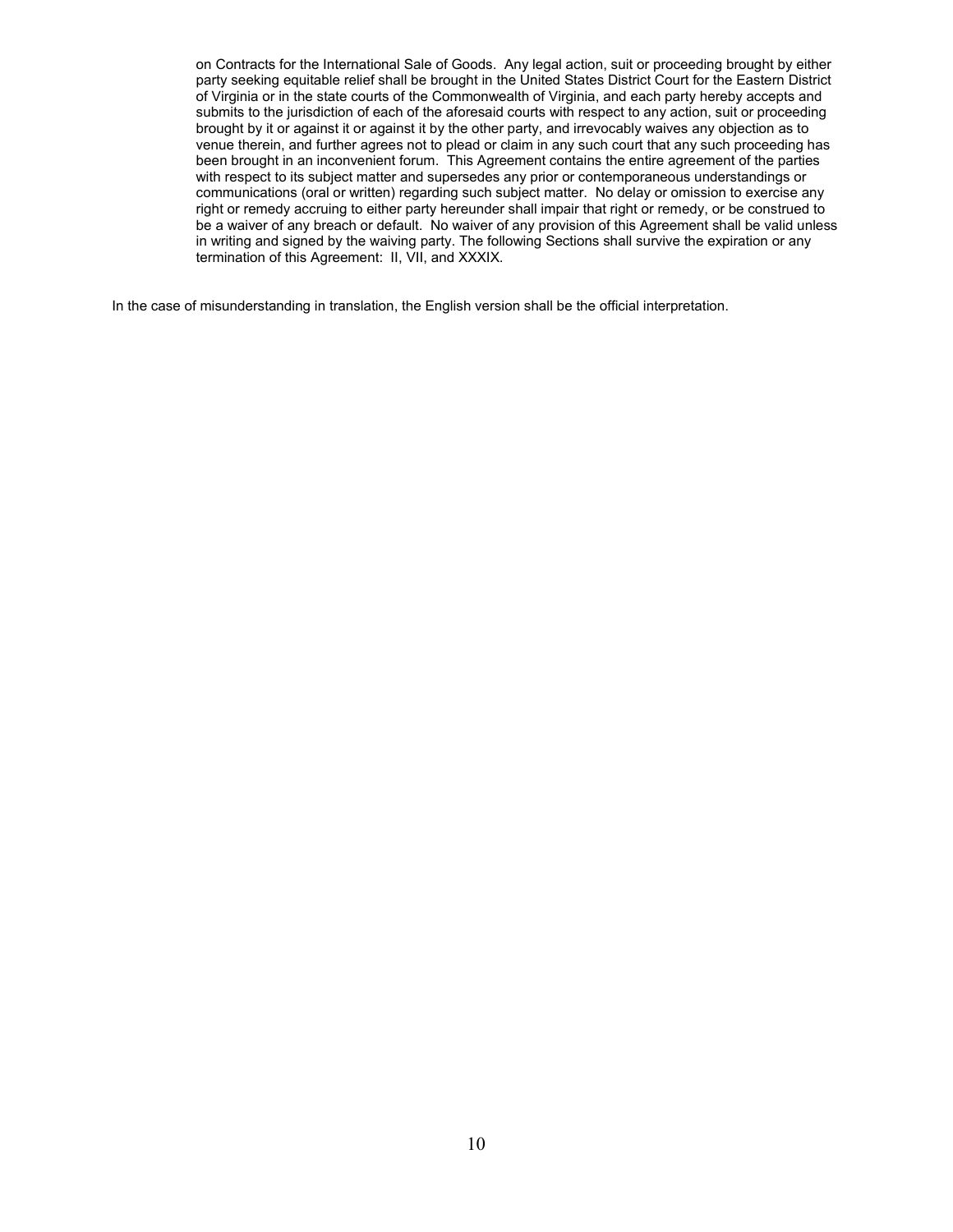#### **I. Conditions for Displays**

### **Restrictions for Booth Construction:**

#### **For ALL Booths**:

- Exposed back walls have no restrictions except when the backside is over 8 ft. it must be finished. No raw walls will be allowed if they are above 8 ft. high.
- Any exhibit above a 16 ft. height must submit drawings to Show Management for approval (Section XVII, Paragraph C).
- Signs to be hung from the ceiling must be approved by GES and Show Management (Section XVII, Paragraph E).

#### **For exhibits that are in-line and less than 300 sq. ft.:**

• Exhibit must remain at 4 ft. for first 5 ft. from aisle. This rule applies only when 10 ft. to 12 ft. deep booths adjoin each other. This rule may be waived by *mutual consent* of adjoining exhibitors.

#### **North Hall B2**

- No double decker booths allowed in this area
- Walls cannot exceed 12 ft. high

# **East Building (Lakeside Center) Level 3 Ballroom**

- No hanging signs
- No plumbing services are available
- No double decker or double tiered booths
- This area has been designated by MPEA for exhibits only *absolutely no machinery will be permitted in this area.*

#### **East Building (Lakeside Center) Level 2**

- Walls cannot exceed 12 ft. high
- Columns are 36" and 28" in diameter
- Columns can only be decorated if positioned completely within booth space

#### **West Building Foyer**

- No double decker booths allowed in this area
- Walls cannot exceed 12 ft. high

# **II. Hanging Sign Regulations**

Hanging sign form due to Show Management July 15, 2022

#### **South Building**

- Ceiling Height: 40 ft.
- Allowed sign height: 16 ft. from bottom of sign to floor

#### **North Building**

- Ceiling Height 18 ft.  $-40$  ft.
- Allowed sign height
	- o North Front B1: 16 ft. from bottom of sign to floor
	- o North Rear B2: 10 ft. from bottom of sign to floor

# **East Building Level 2**

- Ceiling Height: 15 ft
- Allowed sign height: 10 ft. from bottom of sign to floor

#### **East Building Level 3**

- Ceiling Height:  $47$  ft.  $-50$  ft.
- Allowed sign height: 16 ft. from bottom of sign to floor